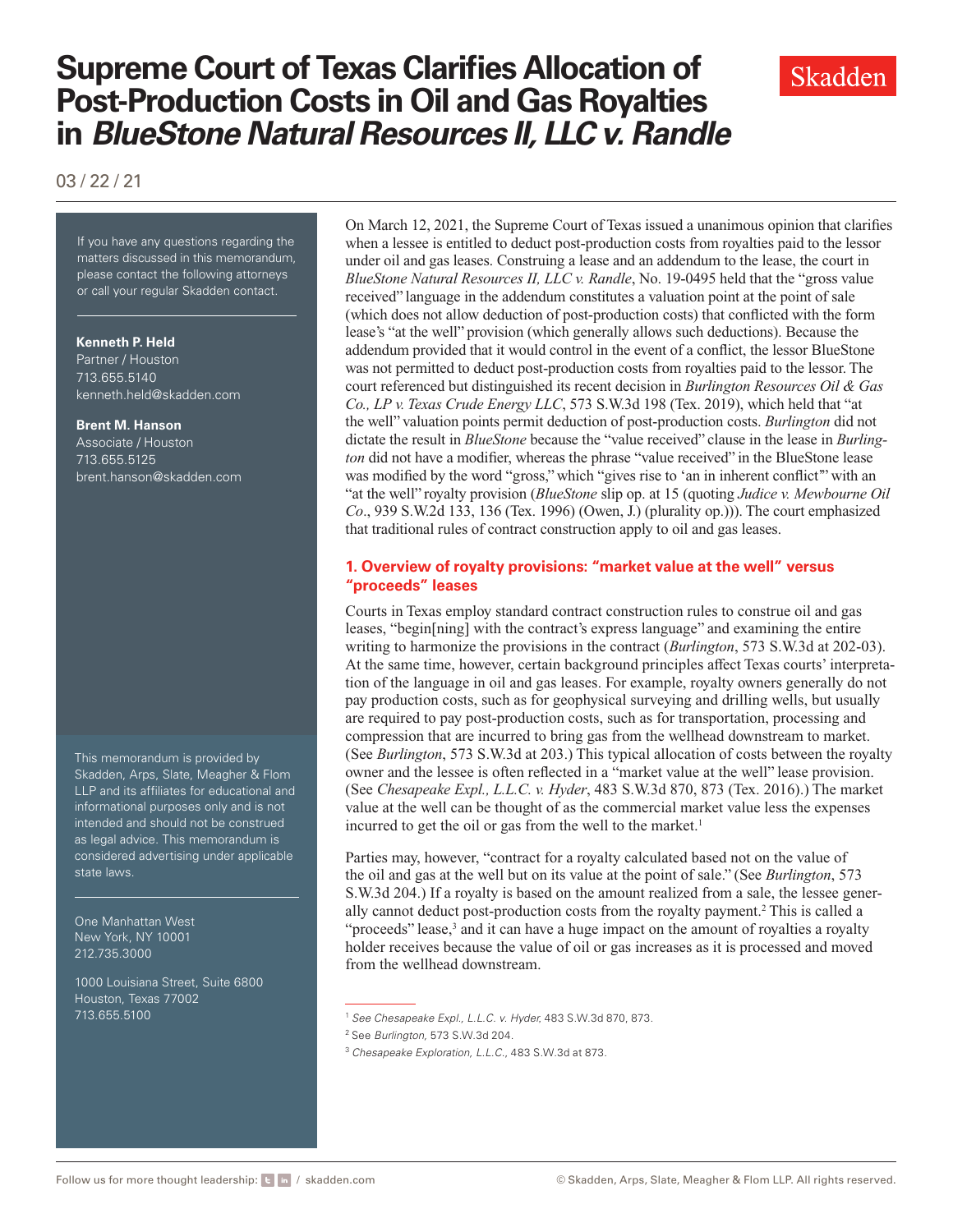## **Supreme Court of Texas Clarifies Allocation of Post-Production Costs in Oil and Gas Royalties in** *BlueStone Natural Resources II, LLC v. Randle*

In *Burlington*, the court clarified that royalty provisions in oil and gas leases can have a separate valuation **point** and valuation **method**. 4 The leases in *Burlington* provided that the royalty payments were calculated based on the "amount realized" from the sale, *i.e*., the actual amount of money received for the sale instead of the typical "market value."5 But the leases also included what the court concluded was an "at the well" provision.<sup>6</sup> The court read the provisions together to create a valuation point at the well based on the valuation method of the amount realized from the downstream sale.<sup>7</sup> The court concluded that Burlington had "the right to subtract post-production costs from the 'amount realized' in downstream sales price in order to calculate the product's value" at the wellhead.<sup>8</sup> In other words, *Burlington* held that there can be a valuation point at the well tied to a valuation method based on the amount realized at the downstream sale.

### **2. The dispute in** *BlueStone***: whether BlueStone may deduct post-production costs from royalty payments**

A primary issue in *BlueStone* was whether the lessee was entitled to deduct post-production costs from its royalty payments to lessors. The original lessee, Quicksilver, did not deduct post-production expenses for almost a decade. After BlueStone acquired the leases, it began deducting post-production costs from its royalty payments. The royalty holders sued BlueStone.<sup>9</sup>

At issue was the interplay between a form lease (the "printed lease") and an addendum to that lease. The printed lease contains a royalty provision for "market value at the well of one-eighth of the gas so sold or used." The addendum states that it controls over contrary provisions in the printed lease and includes a clause that states the "Lessee agrees to compute and pay royalties on the gross value received ... ."10 If the "at the well" clause in the printed lease is not superseded by the "gross value received" clause in the addendum, then BlueStone is permitted to deduct reasonable post-production costs from royalty payments to the royalty holders. But if the "gross value received" clause is both a valuation method and a valuation point, then the addendum controls over the printed lease, and BlueStone would not be permitted to deduct post-production costs from royalties.

The trial court and the Fort Worth Court of Appeals both held that the superseding clause in the addendum governed, resulting in a "pure-proceeds" royalty calculation that did not allow BlueStone to deduct post-production costs from its royalty payments.<sup>11</sup> BlueStone appealed.

### **3. The Supreme Court of Texas holds that the "gross value received" provision in the addendum conflicts with the "at the well" provision in the lease and provides that BlueStone may not deduct post-production costs from its royalty payments**

The Supreme Court of Texas determined that the "gross value received" clause in the addendum conflicted with the "at the well" provision in the printed lease, affirming the decision of the appellate court.12 The court started with a restatement of basic contract interpretation, noting that Texas courts "construe the mineral lease as a whole and interpret the language according to its plain, ordinary, and generally accepted meaning ... ."<sup>13</sup> The court concluded that "when proceeds are valued in 'gross' ... the valuation point is necessarily the point of sale because that is where gross is realized or received."14 The court rejected BlueStone's argument premised on *Burlington* that "at the well" language acts as a "trump" card that supersedes the gross amount realized language.15 The court distinguished the lease at issue in *Burlington*, which did not use "gross" language to modify the "amount realized" valuation in the lease. The addendum at issue in *BlueStone*, however, included a "gross value received" clause. The terms, the court concluded, cannot be reconciled: "'gross' and 'net' terms do not peaceably coexist."16 The court held that the lease was unambiguous, the "gross value received" clause in the addendum was controlling, and it provided (i) a "valuation method" of "the royalty based on the amount the lessee in fact receives under its sales contract for the gas" and (ii) a "valuation point" that is "necessarily the point of sale" because of the modifier, "gross."17 As a result, BlueStone was not permitted to deduct post-production costs.<sup>18</sup>

<sup>4</sup> *Burlington*, 573 S.W.3d at 211.

<sup>5</sup> *Id.*

 $6/d.$ 

<sup>7</sup> *Id.* at 205, 211.

<sup>8</sup> *Id.* at 211.

<sup>9</sup> *See BlueStone Nat. Resources II, LLC v. Randle*, 601 S.W.3d 848, 853 (Tex. App. — Fort Worth 2019, pet. granted).

<sup>&</sup>lt;sup>10</sup> There is also a dispute about a "free-use" clause that permits BlueStone to use "free from royalty ... oil, gas, and coal produced from said land in all operation which lessee may conduct hereunder." The Supreme Court of Texas in a matter of first impression found that the free use clause was limited to on-lease uses. *BlueStone*, slip op. at 26.

<sup>11</sup> *Id.* at 869.

<sup>12</sup>*BlueStone*, slip op., at 2.

<sup>13</sup> *Id.* at 8.

<sup>14</sup> *Id.* at 14.

<sup>15</sup> *Id.* at 15-16.

<sup>16</sup> *Id.* at 15.

<sup>17</sup> *Id*. at 12, 14, 17 (emphasis in original) (quoting *Bowden v. Phillips Petroleum Co*., 247 S.W.3d 690, 699 (Tex. 2008)). <sup>18</sup> *Id*. at 17.